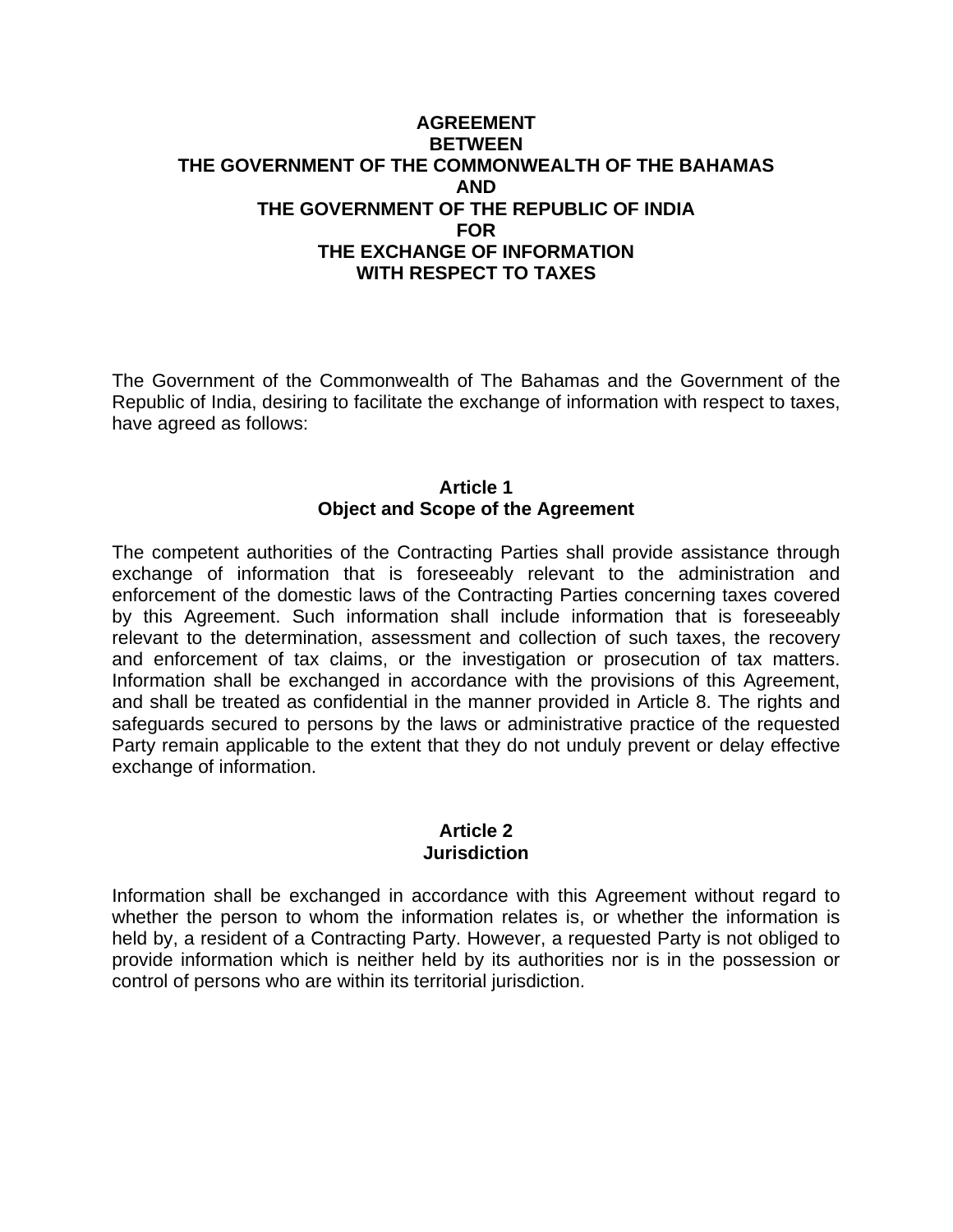## **Article 3 Taxes Covered**

1. The taxes which are the subject of this Agreement are:

a) in The Bahamas, taxes of every kind and description;

b) in India, taxes of every kind and description imposed by the Central Government or the Governments of political subdivisions or local authorities, irrespective of the manner in which they are levied.

2. This Agreement shall also apply to any identical or substantially similar taxes imposed after the date of signature of this Agreement in addition to, or in place of, the existing taxes. The competent authorities of the Contracting Parties shall notify each other of any substantial changes to the taxation and related information gathering measures, which may affect the obligations of that Party pursuant to this Agreement, within a reasonable time.

# **Article 4 Definitions**

1. For the purposes of this Agreement, unless otherwise defined:

a) the term "The Bahamas" means the Commonwealth of The Bahamas encompassing the land, the territorial waters, and in accordance with international law and the laws of The Bahamas any area outside the territorial waters inclusive of the exclusive economic zone and the seabed and subsoil over which The Bahamas exercises jurisdiction and sovereign rights for the purpose of exploration, exploitation and conservation of natural resources;

b) the term "India" means the territory of India and includes the territorial sea and airspace above it, as well as any other maritime zone in which India has sovereign rights, other rights and jurisdiction, according to the Indian law and in accordance with international law, including the U.N. Convention on the Law of the Sea;

c) the term "Contracting Party" means The Bahamas or India as the context requires;

d) the term "competent authority" means

(i) in the case of The Bahamas, the Minister of Finance or the Minister's authorized representative;

(ii) in the case of India, the Finance Minister, Government of India, or its authorized representative;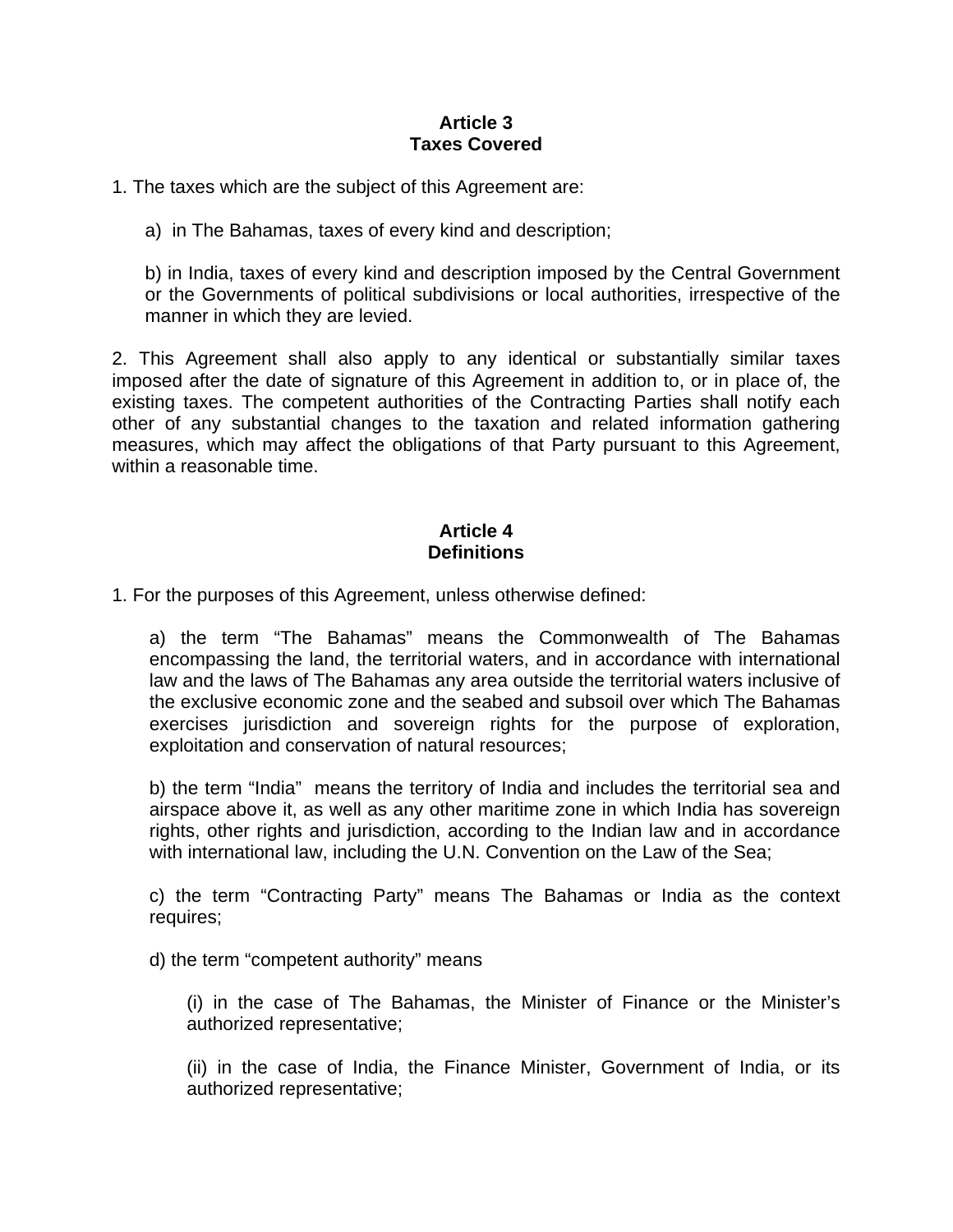e) the term "person" includes an individual, a company, a body of persons and any other entity which is treated as a taxable unit under the taxation laws in force in the respective Contracting Parties;

f) the term "company" means any body corporate or any entity that is treated as a body corporate for tax purposes;

g) the term "publicly traded company" means any company whose principal class of shares is listed on a recognised stock exchange provided its listed shares can be readily purchased or sold by the public. Shares can be purchased or sold "by the public" if the purchase or sale of shares is not implicitly or explicitly restricted to a limited group of investors;

h) the term "principal class of shares" means the class or classes of shares representing a majority of the voting power and value of the company;

i) the term "collective investment fund or scheme" means any pooled investment vehicle, irrespective of legal form;

j) the term "public collective investment fund or scheme" means any collective investment fund or scheme provided the units, shares or other interests in the fund or scheme can be readily purchased, sold or redeemed by the public. Units, shares or other interests in the fund or scheme can be readily purchased, sold or redeemed "by the public" if the purchase, sale or redemption is not implicitly or explicitly restricted to a limited group of investors;

k) the term "recognised stock exchange" means

(i) in The Bahamas, the Bahamas International Securities Exchange;

(ii) in India, the National Stock Exchange, the Bombay Stock Exchange, and any other stock exchange recognised by the Securities and Exchange Board of India; and

(iii) any other stock exchange which the competent authorities agree to recognise for the purposes of this Agreement;

l) the term "tax" means any tax to which this Agreement applies;

m) the term "requesting Party" means the Contracting Party submitting a request for information to, or having received information from, the requested Party;

n) the term "requested Party" means the Contracting Party which is requested to provide information or which has provided information;

o) the term "information gathering measures" means laws and administrative or judicial procedures that enable a Contracting Party to obtain and provide the requested information; and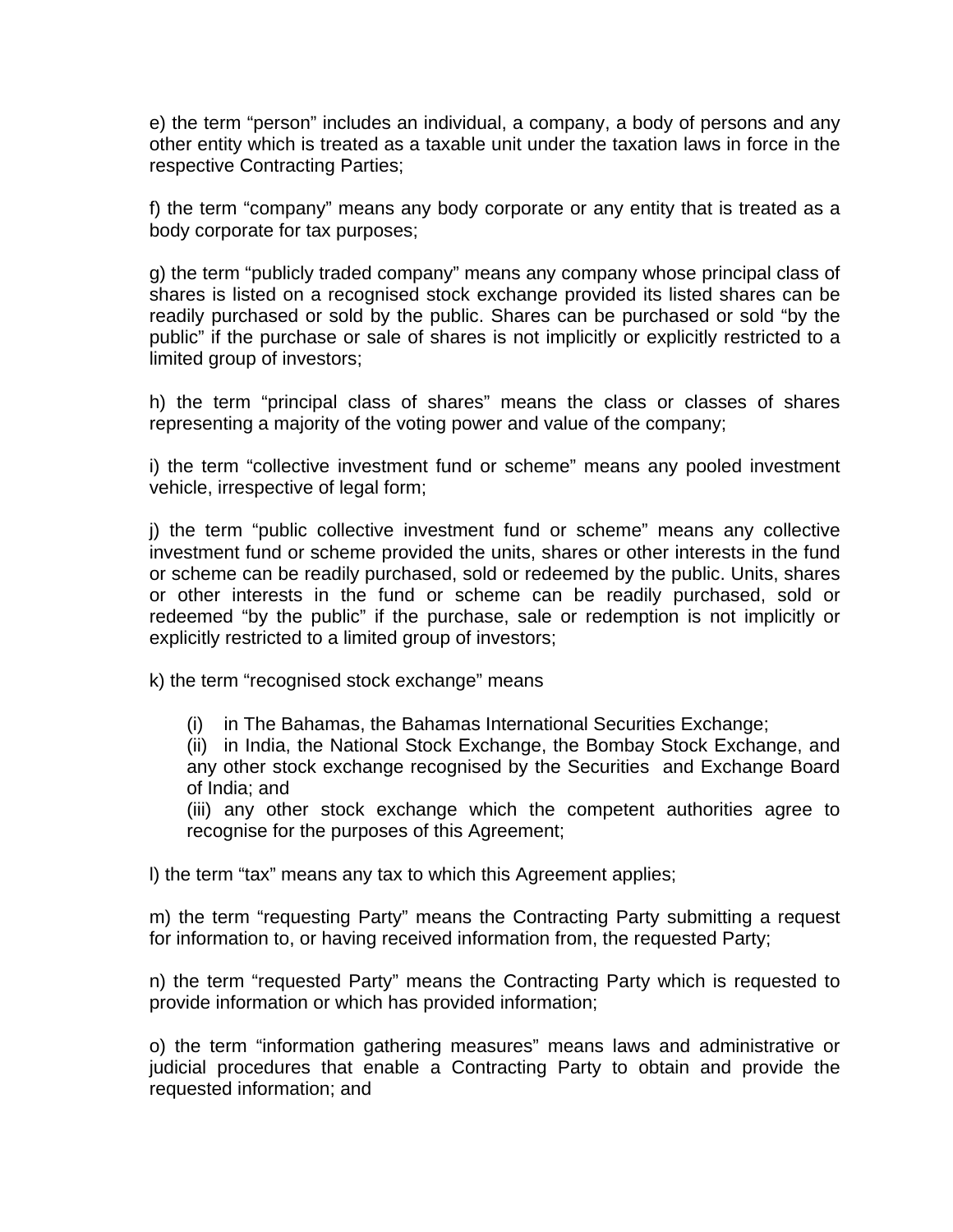p) the term "information" means any fact, statement, document or record in whatever form.

2. As regards the application of this Agreement at any time by a Contracting Party, any term not defined herein shall, unless the context otherwise requires or the competent authorities agree to a common meaning pursuant to the provisions of Article 12 of this Agreement, have the meaning that it has at that time under the law of that Party, any meaning under the applicable tax laws of that Party prevailing over a meaning given to the term under other laws of that Party.

## **Article 5 Exchange of Information upon Request**

1. The competent authority of the requested Party shall provide upon request information for the purposes referred to in Article 1. Such information shall be exchanged without regard to whether the requested Party needs such information for its own tax purposes or whether the conduct being investigated would constitute a crime under the laws of the requested Party if such conduct occurred in the requested Party.

2. If the information in the possession of the competent authority of the requested Party is not sufficient to enable it to comply with the request for information, that Party shall use all relevant information gathering measures to provide the requesting Party with the information requested, notwithstanding that the requested Party may not need such information for its own tax purposes.

3. If specifically requested by the competent authority of the requesting Party, the competent authority of the requested Party shall provide information under this Article, to the extent allowable under its domestic laws, in the form of depositions of witnesses and authenticated copies of original records.

4. Each Contracting Party shall ensure that its competent authority, for the purposes of this Agreement, has the authority to obtain and provide upon request:

a) information held by banks, other financial institutions, and any person, including nominees and trustees, acting in an agency or fiduciary capacity;

b) information regarding the legal and beneficial ownership of companies, partnerships, collective investment funds or schemes, trusts, foundations, "Anstalten" and other persons, including, within the constraints of Article 2, ownership information on all such persons in an ownership chain; in the case of collective investment funds or schemes, information on shares, units and other interests; in the case of trusts, information on settlors, trustees and beneficiaries; in the case of foundations, information on founders, members of the foundation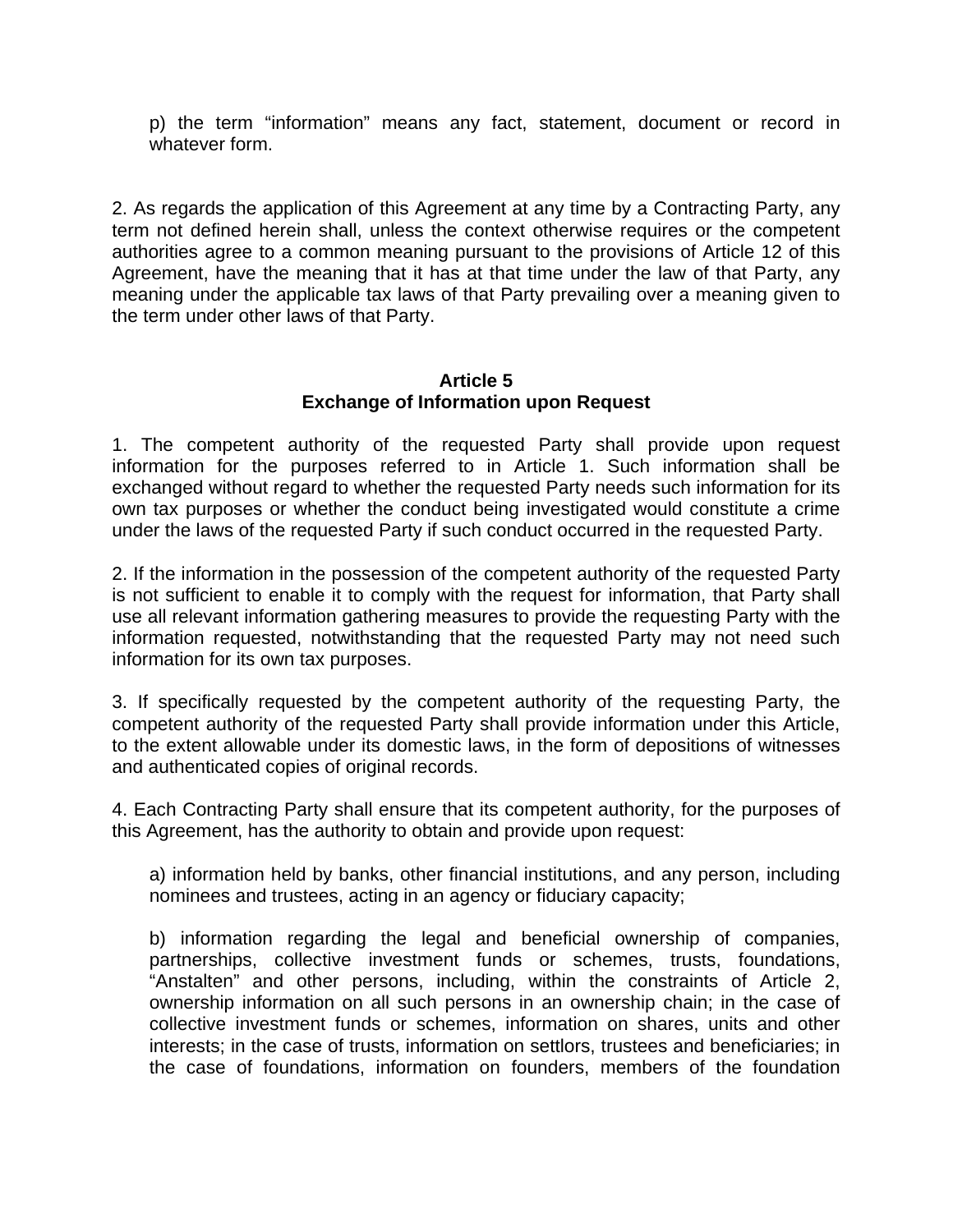council and beneficiaries; and equivalent information in the case of entities that are neither trusts nor foundations.

5. This Agreement does not create an obligation on the Contracting Parties to obtain or provide ownership information with respect to publicly traded companies or public collective investment funds or schemes unless such information can be obtained without giving rise to disproportionate difficulties.

6. The competent authority of the requesting Party shall provide the following information, in writing, to the competent authority of the requested Party when making a request for information under the Agreement to demonstrate the foreseeable relevance of the information to the request:

a) the identity of the taxpayer under examination or investigation;

b) if known, the identity of the person in respect of which information is requested, if that person is not the taxpayer in subparagraph (a);

c) the period for which information is requested;

d) the nature of the information requested and the form in which the requesting Party would prefer to receive it;

e) the tax purpose for which the information is sought;

f) grounds for believing that the information requested is present in the requested Party or is in the possession or control of a person within the jurisdiction of the requested Party;

g) to the extent known, the name and address of any person believed to be in possession or control of the requested information;

h) the legal provision under which the examination, assessment or investigation is carried out, and a statement that the request is in conformity with the laws and administrative practices of the requesting Party, that if the requested information was within the jurisdiction of the requesting Party then the competent authority of the requesting Party would be able to obtain the information under the laws of the requesting Party or in the normal course of administrative practice and that it is in conformity with this Agreement; and

i) a statement that the requesting Party has pursued all means available in its own territory to obtain the information, except those that would give rise to disproportionate difficulties.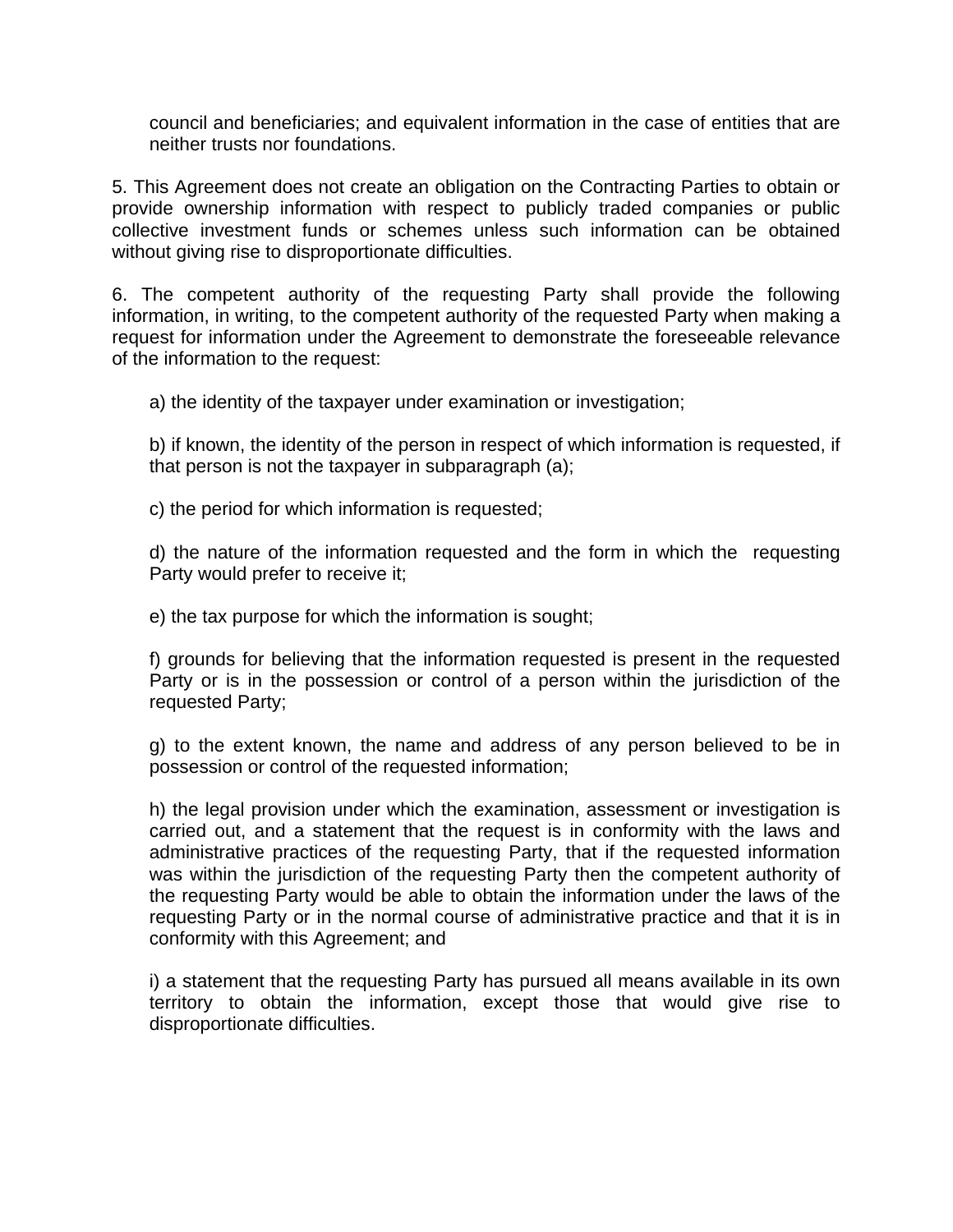7. The competent authority of the requested Party shall forward the requested information as promptly as possible to the requesting Party. To ensure a prompt response, the competent authority of the requested Party shall:

a) Confirm receipt of a request in writing to the competent authority of the requesting Party and shall notify the competent authority of the requesting Party of deficiencies in the request, if any, within 60 days of the receipt of the request.

b) If the competent authority of the requested Party has been unable to obtain and provide the information within 90 days of receipt of the request, including if it encounters obstacles in furnishing the information or it refuses to furnish the information, it shall immediately inform the requesting Party, explaining the reason for its inability, the nature of the obstacles or the reasons for its refusal.

## **Article 6 Tax Examinations Abroad**

1. At the request of the competent authority of the requesting Party, the requested Party may allow representatives of the competent authority of the requesting Party to enter the territory of the requested Party, to the extent permitted under its domestic laws, to interview individuals and examine records with the prior written consent of the individuals or other persons concerned. The competent authority of the requesting Party shall notify the competent authority of the requested Party of the time and place of the intended meeting with the individuals concerned.

2. At the request of the competent authority of the requesting Party, the requested Party may allow representatives of the competent authority of the requesting Party to be present at the appropriate part of a tax examination in the requested Party, in which case the competent authority of the requested Party conducting the examination shall, as soon as possible, notify the competent authority of the requesting Party about the time and place of the examination, the authority or official designated to carry out the examination and the procedures and conditions required by the requested Party for the conduct of the examination. All decisions with respect to the conduct of the tax examination shall be made by the Party conducting the examination.

# **Article 7 Possibility of Declining a Request for information**

- 1. The competent authority of the requested Party may decline to assist:
	- a) where the request is not made in conformity with this Agreement;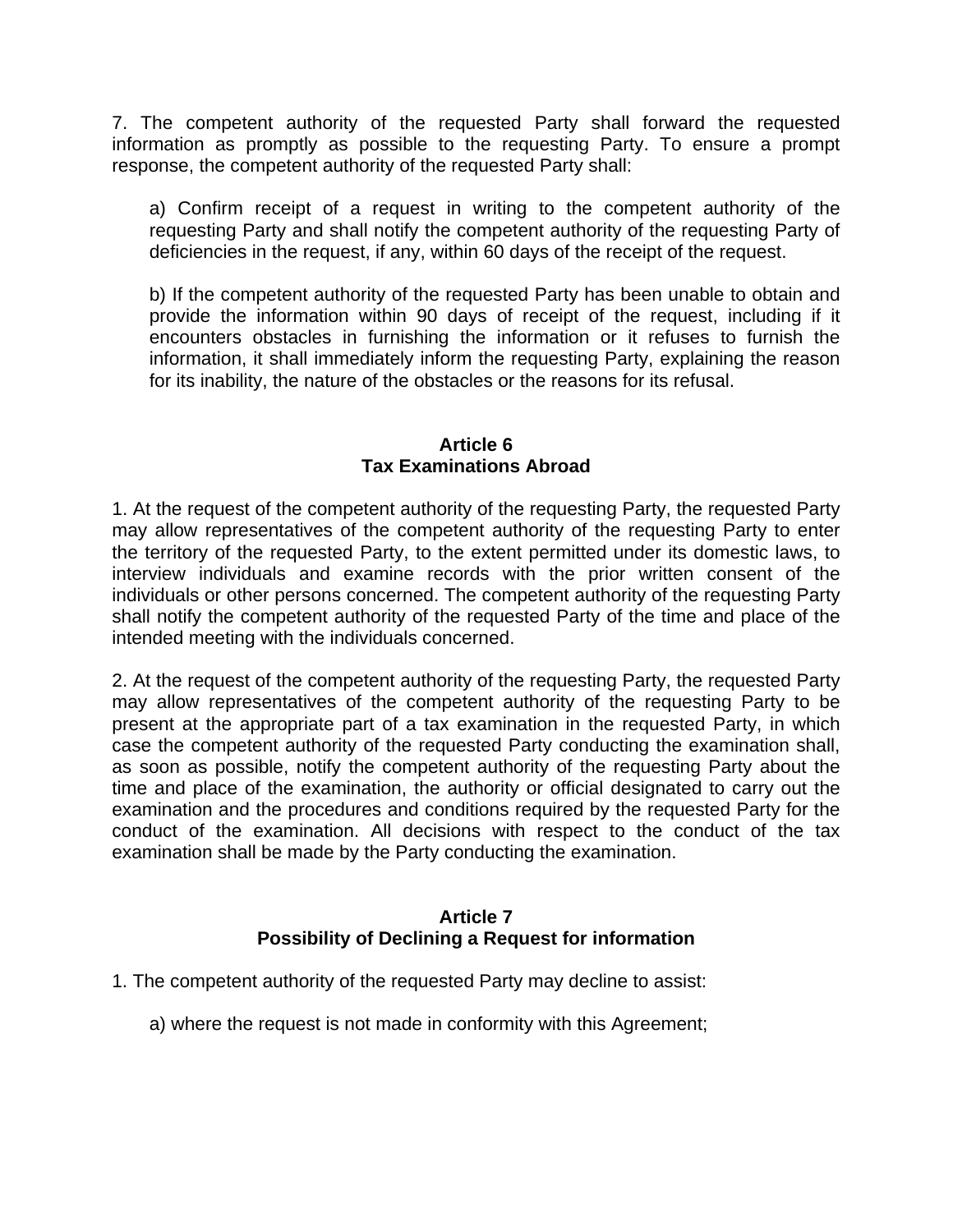b) where the requesting Party has not pursued all means available in its own territory to obtain the information, except where recourse to such means would give rise to disproportionate difficulty; or

c) where disclosure of the information would be contrary to public policy (ordre public) of the requested Party.

2. This Agreement shall not impose on a Contracting Party the obligation:

a) to supply information which would disclose any trade, business, industrial, commercial or professional secret or trade process, provided that information described in paragraph 4 of Article 5 shall not be treated as such a secret or trade process merely because it meets the criteria in that paragraph;

b) to carry out administrative measures at variance with its laws and administrative practices, provided nothing in this subparagraph shall affect the obligations of a Contracting Party under paragraph 4 of Article 5; or

c) to obtain or provide information which would reveal confidential communications between a client (or his admitted legal representative) and a professional legal advisor where such communications are:

(i) produced for the purposes of seeking or providing legal advice; or (ii) produced for the purposes of use in existing or contemplated legal proceedings.

Information held with the intention of furthering a criminal purpose is not subject to legal privilege, and nothing in this Article shall prevent a professional legal advisor from providing the name and address of a client where doing so would not constitute a breach of legal privilege.

3. A request for information shall not be refused on the ground that the tax claim giving rise to the request is disputed.

4. The requested Party shall not be required to obtain and provide information which the requesting Party would be unable to obtain in similar circumstances under its own laws for the purpose of the administration or enforcement of its own tax laws or in response to a valid request from the requested Party under this Agreement.

5. The Contracting Parties agree that, if an information request under the Agreement is believed to be deficient in some respect, while other parts of the request meet the requirements of the Agreement, the competent authority of the requested Party will provide the information that is responsive to that part of the request that meets the requirements of the Agreement.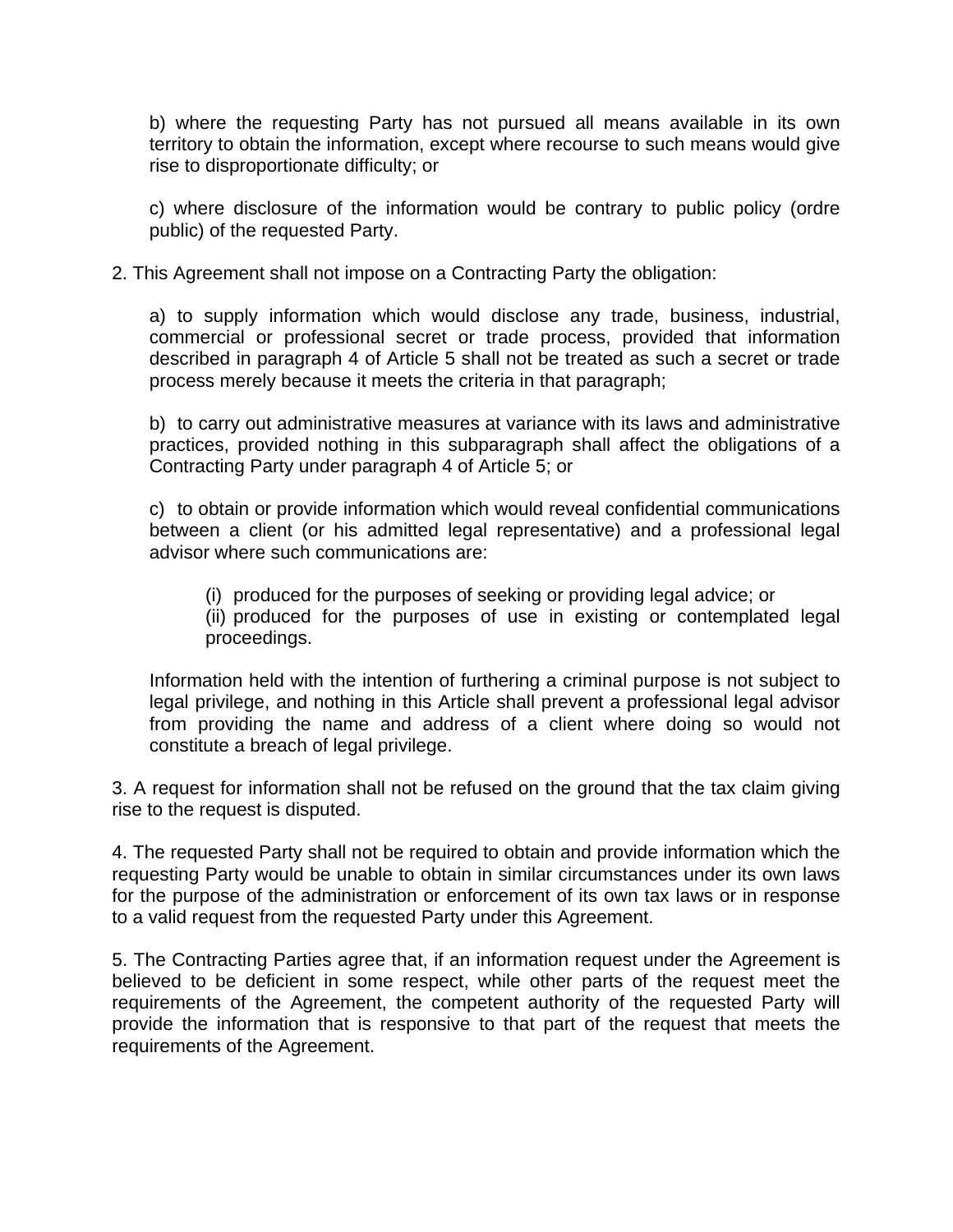6. The requested Party may decline a request for information if the information is requested by the applicant Party to administer or enforce a provision of the tax law of the applicant Party, or any requirement connected therewith, which discriminates against a national of the requested Party as compared with a national of the applicant Party in the same circumstances.

#### **Article 8 Confidentiality**

Any information received by a Contracting Party under this Agreement shall be treated as confidential and may be disclosed only to persons or authorities (including courts and administrative bodies) in the jurisdiction of the Contracting Party concerned with the assessment or collection of, the enforcement or prosecution in respect of, or the determination of appeals in relation to, the taxes covered by this Agreement. Such persons or authorities shall use such information only for such purposes. They may disclose the information in public court proceedings or in judicial decisions. The information may not be disclosed to any other person or entity or authority or any other jurisdiction (including a foreign Government) without the express written consent of the competent authority of the requested Party.

## **Article 9 Costs**

1. Costs that would be incurred in the ordinary course of administering the domestic tax laws of the requested Party will be borne by the requested Party when such costs are incurred for the purpose of responding to a request for information. Such ordinary costs would normally cover internal administration costs and any minor external costs.

2. All other costs that are not ordinary costs are considered extraordinary costs and will be borne by the requesting party. Examples of extraordinary costs include, but are not limited to, the following:

a) reasonable fees charged by third parties for carrying out research;

b) reasonable fees charged by third parties for copying documents;

c) reasonable costs of engaging experts;

d) reasonable costs of conveying documents to the requesting Party;

e) reasonable litigation costs of the requested party in relation to a specific request for information; and

f) reasonable costs for obtaining depositions or testimony.

3. The Contracting Parties will consult each other in any particular case where extraordinary costs are likely to exceed \$US500 to determine whether the requesting Party will continue to pursue the request and bear the cost.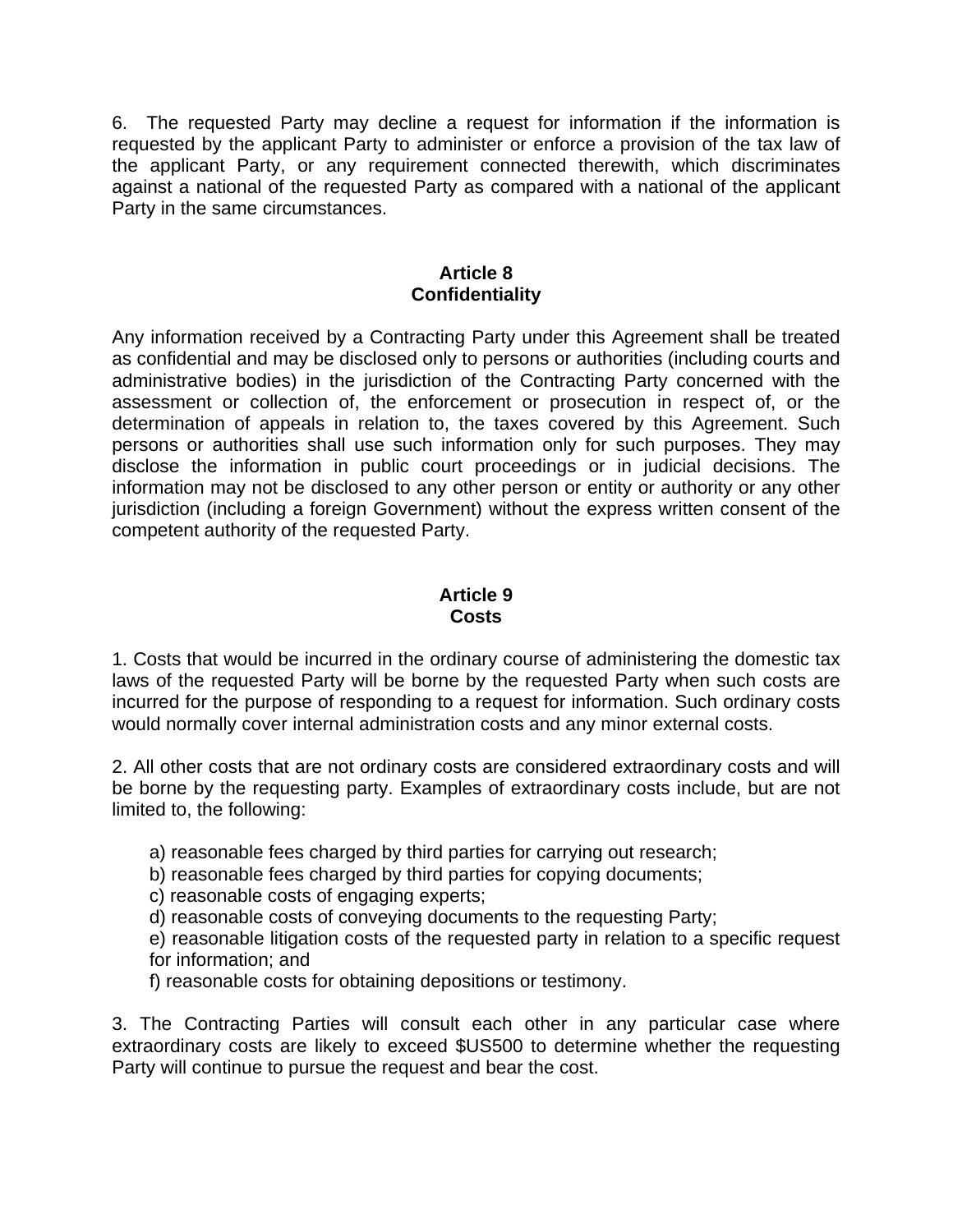# **Article 10 Implementation Legislation**

The Contracting Parties shall enact any legislation necessary to comply with, and give effect to, the terms of the Agreement.

# **Article 11 Language**

Requests for assistance and answers thereto shall be drawn up in English.

# **Article 12 Mutual Agreement Procedure**

1. Where difficulties or doubts arise between the Contracting Parties regarding the implementation or interpretation of the Agreement, the competent authorities shall endeavour to resolve the matter by mutual agreement. In addition, the competent authorities of the Contracting Parties may mutually agree on the procedures to be used under Articles 5 and 6 of this Agreement.

2. The competent authorities of the Contracting Parties may communicate with each other directly for purposes of reaching agreement under this Article.

3. The Contracting Parties may also agree on other forms of dispute resolution.

# **Article 13 Entry into Force**

1. The Contracting Parties shall notify each other in writing, through diplomatic channels, of the completion of the procedures required by their respective laws for the entry into force of this Agreement.

2. This Agreement shall enter into force on the date of the later of the notifications referred to in paragraph 1 of this Article and shall thereupon have effect with respect to all matters described in Article 1, for all taxable periods beginning on or after the date of signing of the Agreement or, where there is no taxable period, for all charges to tax arising on or after the date of signing of the Agreement.

# **Article 14 Termination**

1. This Agreement shall remain in force until terminated by either Contracting Party.